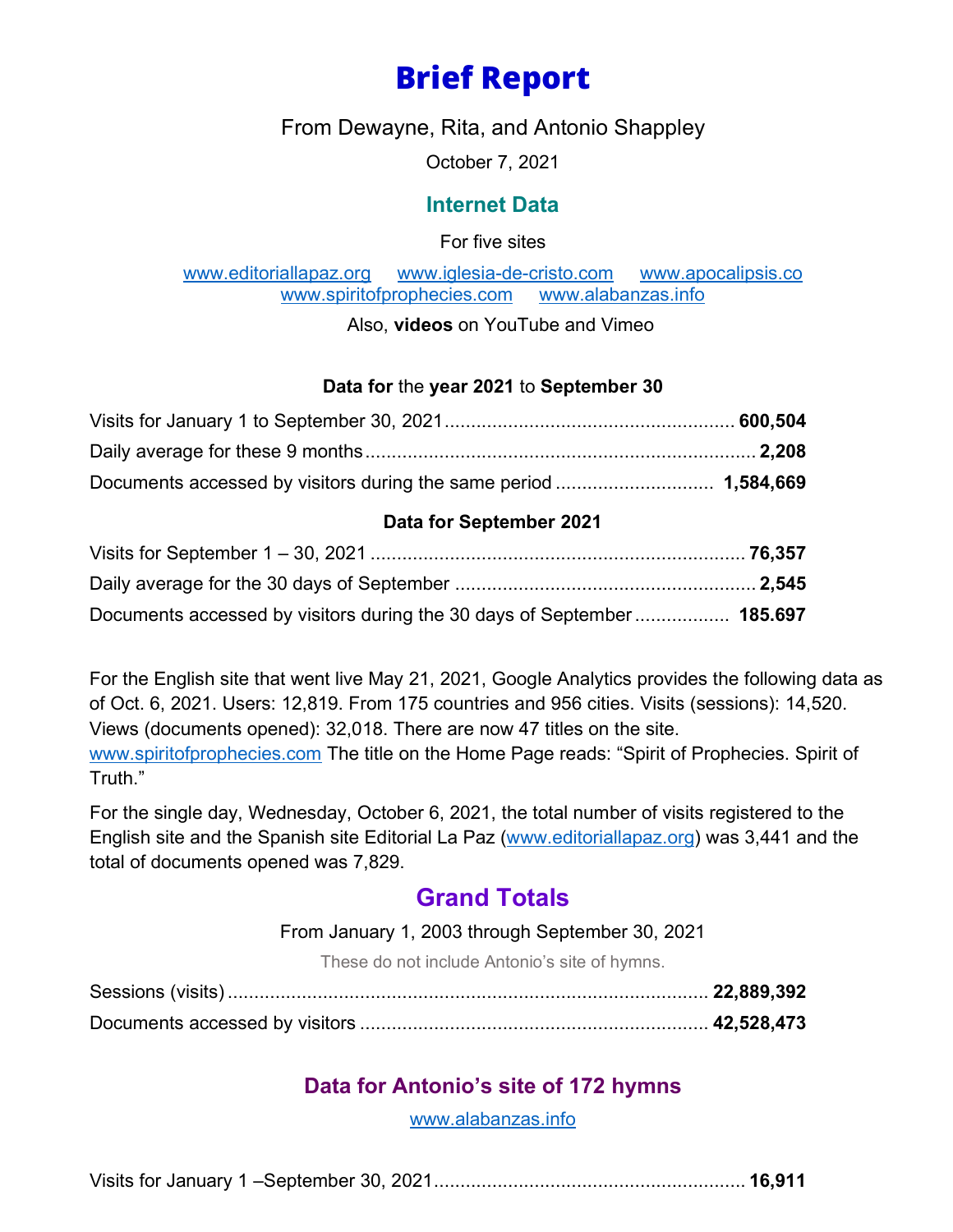## **75 boxes of food, medical supplies, clothes, and literature sent to Venezuela in September**

There are 71 boxes in the two photographs. 4 more were added later. The boxes were packed Saturday, Sept. 18, 2021, by a team of 12 volunteers, supervised by Antonio, of the West Broward, Plantation, Florida Church of Christ. The total weight was approximately 3,200 pounds. The cost of shipping for each box was \$27.50. Contributions by the Bayamon, Puerto Rico Church of Christ covered \$900.00 of the total shipping cost.

As noted in the previous report, 10 of these boxes contained 50,400 tracts and 141 Bibles for evangelists and congregations in Venezuela.

The 75 boxes were taken Wednesday, Sept. 22, 2021, from the church building to the dock in Miami by the shipping company. About 3 weeks for delivery in Venezuela.